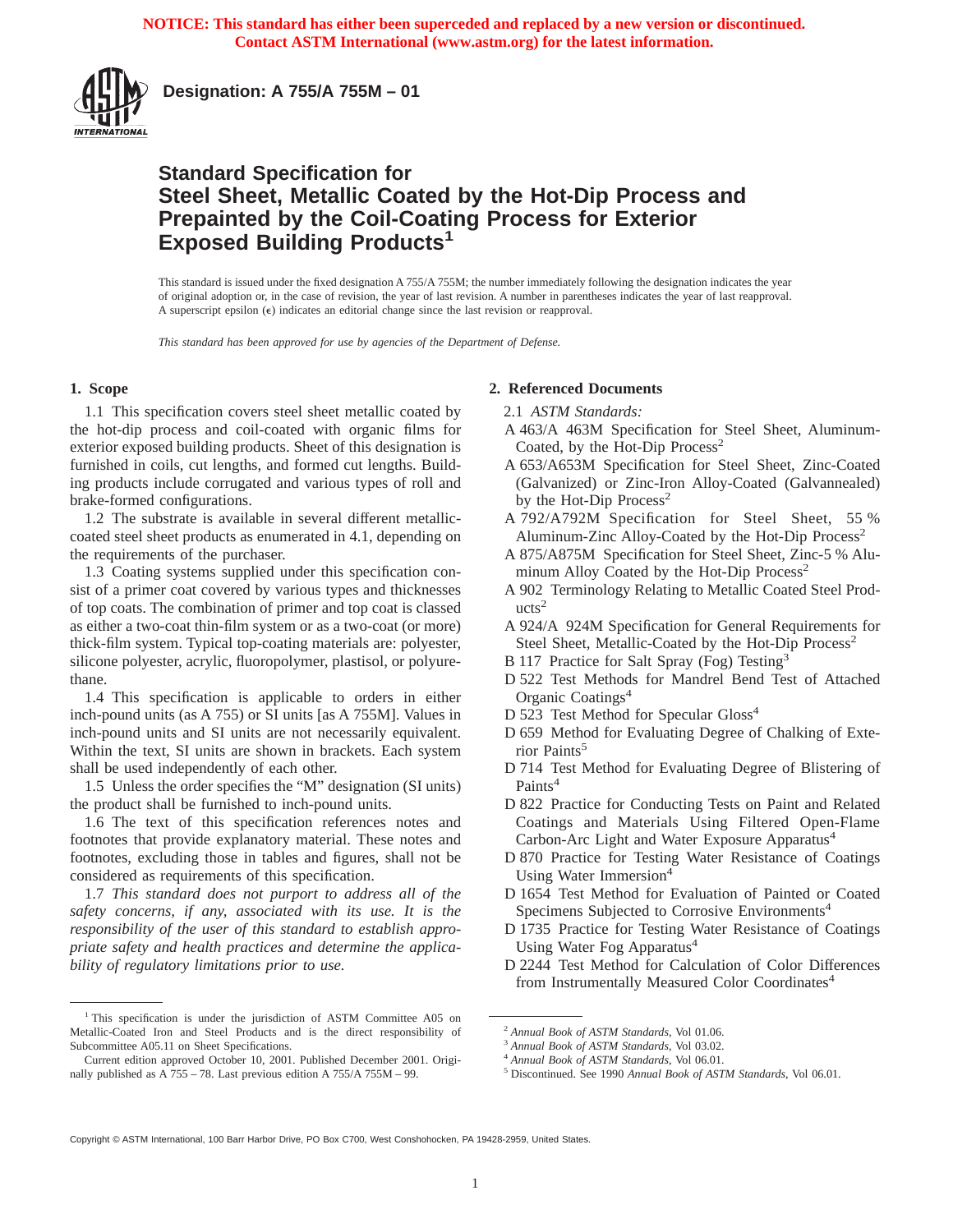**NOTICE: This standard has either been superceded and replaced by a new version or discontinued. Contact ASTM International (www.astm.org) for the latest information.** 

## **A 755/A 755M – 01**

D 2247 Practice for Testing Water Resistance of Coatings in 100 % Relative Humidity4

D 3363 Test Method for Film Hardness by Pencil Test<sup>4</sup>

2.2 *National Coil Coaters Association (NCCA) Standards:6*

NCCA II-4 Test Method for Measurement of Dry Film Thickness of Paint, Varnish, Lacquer, and Related Products—Film Thickness of 0.3 Mil or Greater

NCCA II-10 Specification for Measurement of Adhesion and Flexibility by the Wedge Bend

NCCA II-12 Specification for Determination of Relative Pencil Hardness

NCCA II-13 Specification for Microscopic Determination of Coating Thickness

NCCA II-18 Specification for Evaluation of Solvent Resistance by Solvent Rub Test

NCCA II-19 Standard "T" Bend Test Method

NCCA II-23 Test Method for Determination of Adhesion and Flexibility by the Draw Method

NCCA III-1 Standard Method for Water Immersion Test of Organic Coatings on Metallic Surfaces

NCAA III-2 Standard Method of Salt Spray (Fog) Testing

NCCA III-3 Evaluation of Painted or Coated Specimens Subjected to Corrosive Environments

NCCA III-4 Standard Method for Water Fog Testing of Organic Coatings

NCCA III-6 Standard Method for Condensation-Humidity Testing of Organic Coatings on Metallic Surfaces

NCCA III-7 Standard Method for "Dew-Cycle" Accelerated Weatherometer Testing

NCCA III-8 Standard Method for Measuring Chalk Resistance of Exterior Coil Coatings

#### **3. Terminology**

3.1 *Definitions:*

3.1.1 *Substrate*—For definitions of terms relating to the substrate, see Terminology A 902.

3.1.2 *Coatings:*

3.1.2.1 *acrylic, n*—a polymer based on resins prepared from a combination of acrylic and methacrylic esters, acrylic and methacrylic acids, and styrene; they contain one or more functional groups such as amide, hydroxy, or carboxy and form thermosetting systems on baking by cross-linking with themselves, or amino or epoxy resins.

3.1.2.2 *conversion coating, n*—a chemical treatment, normally applied to a metal surface prior to final finishing, which is designed to react with and modify the metal to produce a surface suitable for painting.

3.1.2.3 *epoxy, n*—polymers based on epoxy resins, which are the reaction product of epichlorohydrin and biphenol-A and are cross-linked with amino or urea-formaldehyde resins to form thermosetting systems on baking.

3.1.2.4 *fluorocarbon, n*—polymers based on fluorocarbon resins made by the polymerization of vinyl fluoride monomer (PVF) or vinylidene fluoride monomer (PVF2); these resins are formulated into coatings by dispersion of finely divided particles in dispersants and diluents and form thermosetting systems on baking.

3.1.2.5 *plastisol, n*—a dispersion of finely divided vinyl resin in plasticizers; during the baking process, the resin particles are solvated by the plasticizer and fuse into a continuous film.

3.1.2.6 *polyester, n*—a polymer based on the condensation products of polybasic acids and diols (dihydric alcohols), also called oil-alkyds; they are modified by the addition reaction of monomers such as styrene or acrylic esters; polyester resins are cross-linked with amino resins to form thermosetting systems on baking.

3.1.2.7 *polyurethane, n*—a polymer produced by the addition reaction of an acrylic polyol or polyester polyol with an isocyanate-containing compound to produce thermosetting systems on baking.

3.1.2.8 *primer, n*—the first complete layer of paint of a coating system applied to an uncoated surface; the type of primer varies with the type of surface and its condition, the intended purpose, and the coating system being used.

3.1.2.9 *silicone polyester, n*—a polymer which is the reaction product between an organo-siloxane intermediate and an alkyd resin, or a cold blend of a silicone resin and a compatible alkyd resin; these resins are cross-linked with amino resins to form thermosetting systems on baking.

3.1.3 *Coating Characteristics:*

3.1.3.1 *chalking, v*—the formation on a pigmented coating of a friable powder evolved from the film itself at or just beneath the surface.

3.1.3.2 *fade, v*—a loss in color intensity experienced by pigmented organic coatings over time, generally due to the effect of ultraviolet radiation.

3.1.3.3 *gloss, n*—the luster, shininess, or reflecting ability of a surface.

3.2 *Definitions of Terms Specific to This Standard:*

3.2.1 *bottom side*, *n*—the side of prepainted sheet opposite the exposed weathering side.

3.2.2 *coil coating*, *v*—a continuous process by which paint and other coatings are applied and baked onto a moving strip of steel sheet.

3.2.3 *Discussion*—Rolls are used to pick up, meter, and deposit the liquid coating onto the moving strip and are also used to support the strip through the line. The product of this process is called prepainted steel sheet.

3.2.4 *mil*, *n*—a unit of length equal to 0.001 in. [25.4 µm], used for describing the thickness of paint coatings.

3.2.5 *paint*, *n*— *of coil coating*, an organic liquid, pigmented/nonpigmented, which is converted to a solid film by baking.

3.2.6 *roll former*, *n*—an apparatus that forms a continuous strip of metal into various shapes by a series of contoured steel rolls.

3.2.7 *top side*, *n*—the side of the prepainted sheet which is exposed to weathering.

| 3.2.8 <i>washcoat, n</i> —a thin organic coating, usually a poly- |  |  |  |
|-------------------------------------------------------------------|--|--|--|
| ester, applied to the back or unexposed side of prepainted sheet  |  |  |  |
| (also known as a backercoat).                                     |  |  |  |

<sup>6</sup> Available from the National Coil Coaters Assn., 401 North Michigan Ave., Chicago, IL 60611-4267.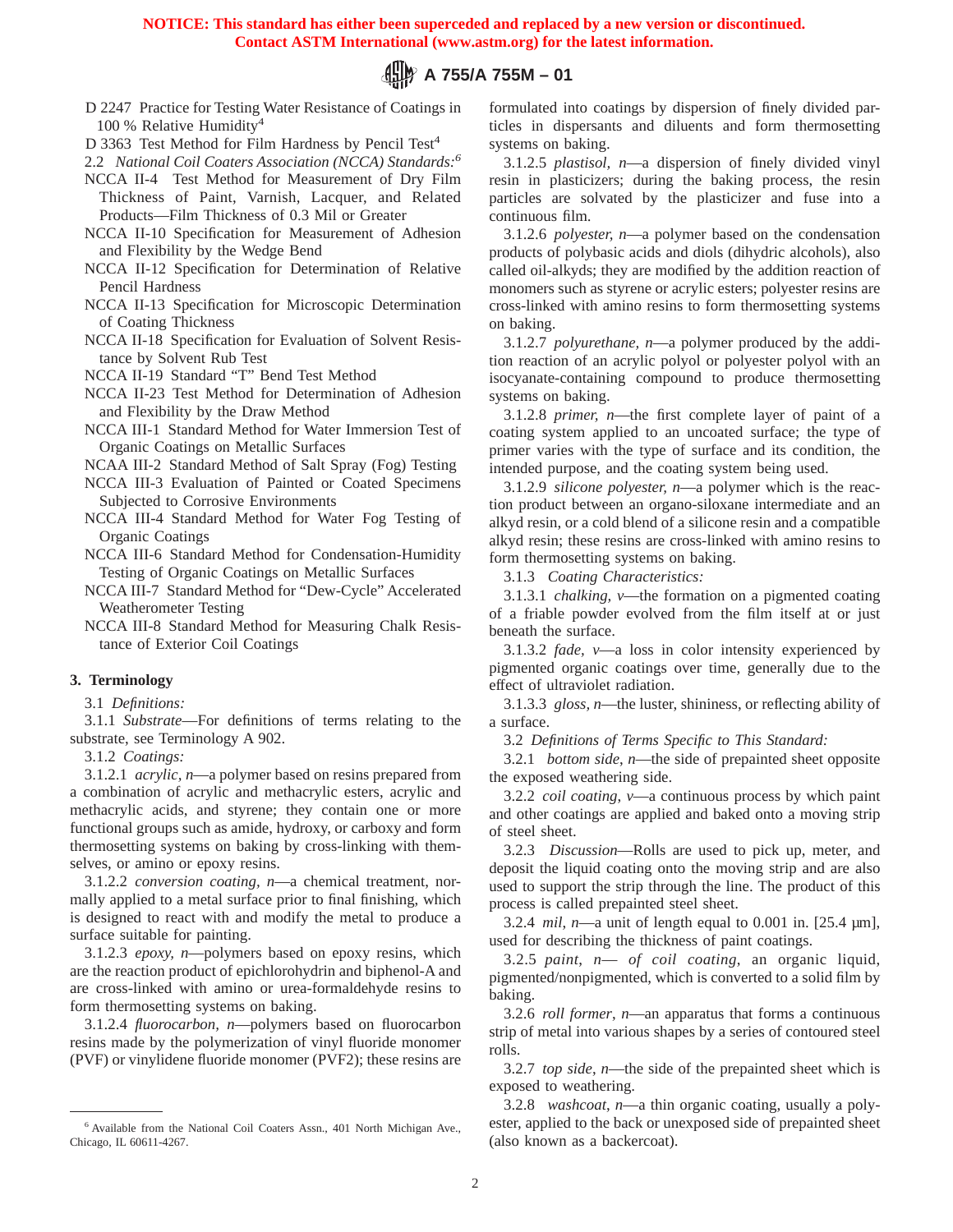## **A 755/A 755M – 01**

3.2.9 *Discussion*—This pigmented/nonpigmented coating is applied for such reasons as protection of the topcoat while in coil form, interior appearance, and lubrication during roll forming.

#### **4. Classification**

4.1 The substrate shall conform to all requirements of the appropriate specification for the steel sheet product ordered as follows:

4.1.1 *Zinc-Coated (Galvanized)*—Specification A 653/ A 653M.

4.1.2 *Zinc-5 % Aluminum Alloy-Coated*—Specification A 875/A 875M.

4.1.3 *55 % Aluminum-Zinc Alloy-Coated*—Specification A 792/A 792M.

4.1.4 *Aluminum Coated*—Specification A 463/A 463M.

4.1.5 Each of the above-listed metallic-coated sheet specifications describes the range of available coating designations. The particular designation selected is related to the expected performance of the exterior exposed building product. Although there are exceptions based on the type of environment where the building is erected, the recommended minimum coating mass designations for use in exterior exposed building applications are:

| Metallic Coating                             | Minimum Recommended Coating |
|----------------------------------------------|-----------------------------|
| A 653/A 653M Zinc-Coated (Galvanized)        | G90 [Z275]                  |
| A 875/A 875M Zinc-5 % Aluminum Alloy-Coated  | GF75 [ZGF225]               |
| A 792/A 792M 55 % Aluminum-Zinc Alloy-Coated | AZ50 [AZM150]               |
| A 463/A 463M Aluminum Coated                 | T2 65 [T2 200]              |

These minimum coating weight [mass] designations are important to attain the normally expected long-term product life in the application. Exceptions to these minimum designations can be considered when the environmental conditions are of low corrosive potential, such as a very dry climate. In these cases, a lower coating weight [mass], for example, G60 [Z180] may be appropriate. Similarly, for very corrosive environments, the user should consider specifying a coating designation with a heavier coating weight [mass].

4.2 The organic coating typically consists of a primer and a topcoat on the top (exposed) side and washcoat on the bottom (unexposed) side. Typical primers and topcoats are as follows:

- 4.2.1 *Primers*:
- 4.2.1.1 Epoxy.
- 4.2.1.2 Acrylic.
- 4.2.1.3 Polyurethane.
- 4.2.2 *Top Coats*:
- 4.2.2.1 Polyester.
- 4.2.2.2 Silicone polyester.
- 4.2.2.3 Acrylic.
- 4.2.2.4 Fluoropolymer.
- 4.2.2.5 Plastisol.
- 4.2.2.6 Polyurethane.
- 4.2.3 *Washcoats or Backercoats*:
- 4.2.3.1 Polyester.
- 4.2.3.2 Acrylic.

4.3 Other coatings will be specified if agreed upon between the producer and the purchaser (see Note 2).

### **5. Ordering Information**

5.1 The coated flat sheet covered by this specification is produced on continuous lines to decimal thickness only. The thickness of the sheet includes the base steel and the metallic coating. The thickness of the organic system is in addition to the substrate (base steel and metallic coating).

5.2 Orders for material under this specification shall include the following information, as applicable, to describe the required product adequately:

5.2.1 Product name (prepainted steel sheet),

5.2.2 ASTM designation and year of issue, as A 755 – for inch-pound units or A 755M – for SI units,

5.2.3 ASTM specification number of metallic coated substrate, steel sheet designation, and, if applicable, type (and grade, if required),

5.2.4 Metallic coating type (see 4.1),

5.2.5 Metallic coating weight [mass] designation,

5.2.6 Metallic coating finish (such as regular, minimized spangle, extra smooth, or minimized spangle-extra smooth),

5.2.7 Organic coating system designation (see 4.2 or 4.3),

5.2.8 Dry organic film thickness top side and bottom side (the top side will consist of a primer and topcoat and the bottom side will consist of a primer and a washcoat, or the same coating as the topside) (see 7.4.2),

5.2.9 Protection required (waxed or strippable coating),

5.2.10 Dimensions (thickness, width, either flat or formed (overall or cover) and length (if cut length)) and, if applicable, type of formed configuration. The purchaser shall specify the appropriate table of thickness tolerances in Specification A 924/A 924M which applies to the order, that is, the table of thickness tolerances for 3⁄8-in. [10-mm] edge distance, or the table of thickness tolerances for 1-in. [25- mm] edge distance.

5.2.11 Coil size requirement: maximum outside diameter, acceptable inside diameter, and maximum weight [mass],

5.2.12 Cut length requirement: maximum lift weight [mass],

5.2.13 Special requirements, if any, and

5.2.14 Application (part identification and description).

NOTE 1-A typical ordering description is as follows:

Prepainted steel sheet, ASTM A 755 – \_\_\_ on zinc-coated (galvanized) substrate, ASTM A 653, SS, Grade 40 with G 90 coating, extra smooth, Top Side Primer, 0.25 mil thickness plus Gold Silicone-Polyester, 0.8 mil thickness, Bottom Side Primer, 0.25 mil thickness plus Washcoat, 0.3 mil thickness, 0.019 in. min thickness by 42 in. width by Coil, 24 in. inside diameter, 52 in. max outside diameter, 20 000 pound max weight coil for roll-formed exterior building siding.

[Prepainted steel sheet, ASTM A 755M – \_\_\_ on 55 % aluminum-zinc alloy-coated substrate, ASTM A 792M, CS Type A with AZM180 aluminum-zinc alloy coating, extra smooth, Top Side Primer, 0.006 mm thickness plus White Fluoropolymer, 0.020 mm thickness, Bottom Side Primer, 0.006 mm thickness plus Washcoat, 0.008 mm thickness, 0.80 mm thickness by 1000 mm width by Coil, 600 mm inside diameter, 1320 mm max outside diameter, 4500 kg max coil for roll-formed exterior siding.]

NOTE 2—When specifying the organic coating system designation, instead of using the generic terms listed in 4.2, it is permissible to substitute trade name terminology as published by various coating and prepainted sheet suppliers. These trade name coatings are brand name versions of the generic coatings listed in 4.2 and include a primer and film thickness values.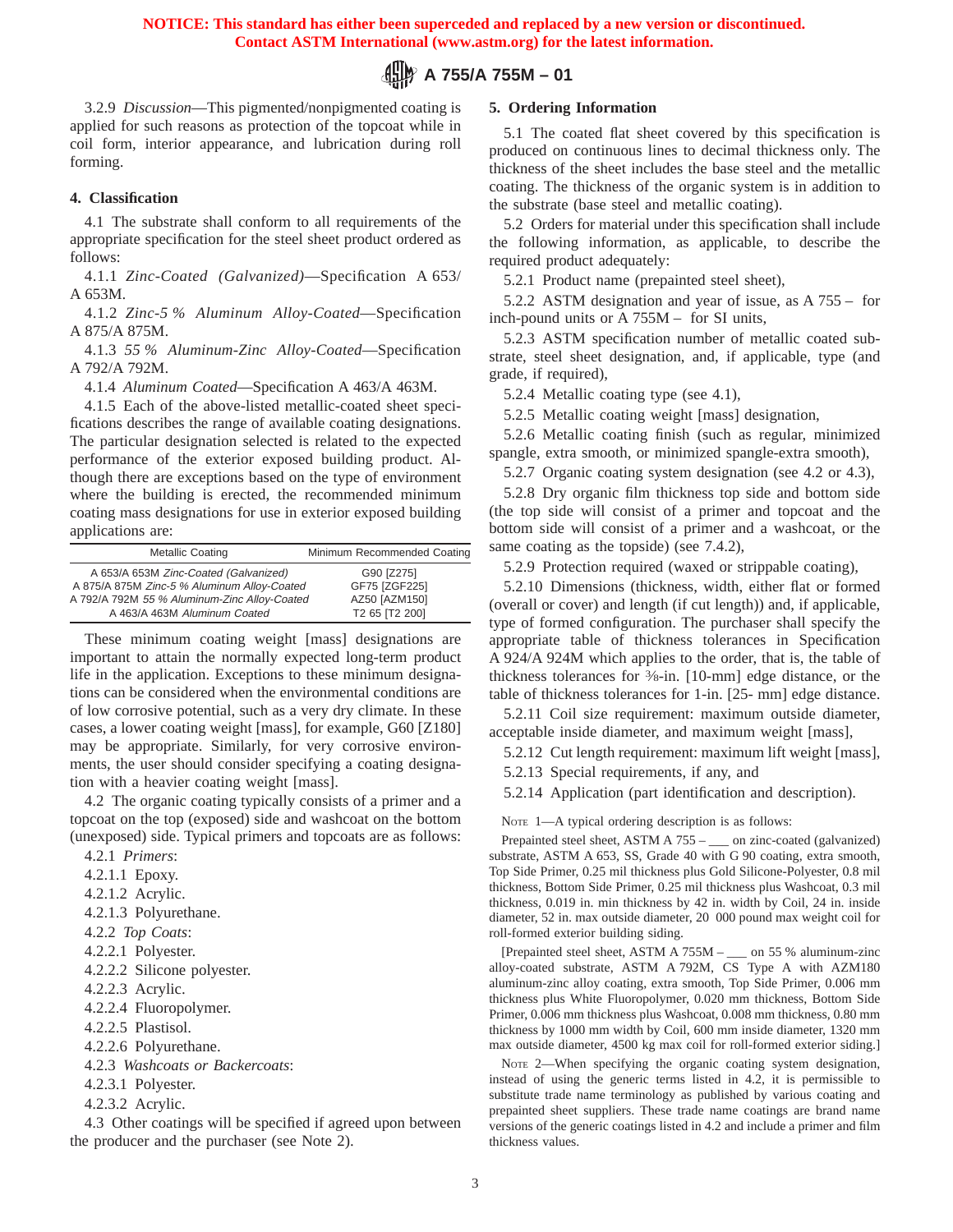# **A 755/A 755M – 01**

## **6. Substrate Requirements**

6.1 For the purposes of this specification, substrate refers to the steel sheet and metallic coating. The specific requirements for the substrate are contained in the specifications listed in 4.1.

## **7. Organic Coating Requirements**

7.1 The application of organic coatings on a continuous coil coating line, when producing products to the requirements of this specification, involves three major steps. These are: the application of a conversion coating, the application of a primer, and the application of one or more topcoats.

7.2 *Conversion Coating*—A conversion coating is a chemical treatment applied to the metal prior to application of the primer. It is designed to react with and modify the metal surface to enable chemical bonding to occur between the metal and the primer thus optimizing adhesion and corrosion resistance.

7.3 *Primer*:

7.3.1 The purpose of the primer is to serve as the bond between the substrate and the topcoat and to offer added corrosion protection for the entire system. For building products, primer thickness is typically 0.2 mil [0.005 mm] (tolerance  $\pm 0.05$  mil [0.001 mm]). High-performance primers with films as thick as 3 mil  $[0.075 \text{ mm}]$  (tolerance  $\pm 0.30 \text{ mi}$  [0.008 mm]) are to be specified.

7.3.2 A primer must be compatible with both the conversion coating and the topcoat in order to ensure optimum properties of the coating system. For this reason the primer is specified by the coating supplier or prepainted sheet producer.

7.3.3 See 4.2.1 for examples of typical primers.

7.4 *Topcoat*:

7.4.1 The topcoat provides color and durability and also acts as protection against atmospheric corrosion. Different topcoats are selected based on the performance or appearance requirements desired. For building products, topcoat thickness is nominally 0.8 mil  $[0.020 \text{ mm}]$  (tolerance  $\pm 0.2 \text{ mi}$   $[0.005$ mm]). High-performance topcoats with films as thick as 12 mil [0.30 mm] (tolerance  $\pm 1.2$  mil [0.03 mm]) are to be specified. Other upgraded systems will specify the application of two or more layers of topcoats.

7.4.2 The topcoat is applied to the top (exposed) side of the sheet and the wash coat or backercoat is applied to the bottom (unexposed) side of the sheet. Upon agreement between the producer and the purchaser, the bottom side will be coated the same as the top side.

7.4.3 See 4.2.2 for examples of typical topcoats.

7.4.4 The selection of a topcoat depends on the performance parameters required such as chalking and fading, plus the corrosion resistance needed, which must take into account the severity of the service environment.

7.5 *Washcoat or Backercoat*:

7.5.1 The washcoat or backercoat is applied to the bottom (unexposed) side of the sheet and is pigmented or not. Its purpose is to provide protection against damage to the top-side coating during shipment and storage and also to provide some additional durability to the unexposed side during the service life of the product. For building products, washcoat thickness is typically 0.3 mil  $[0.008 \text{ mm}]$  (tolerance  $\pm 0.05 \text{ mi}$   $[0.001$ mm]).

7.5.2 See 4.2.3 for examples of typical washcoats.

7.6 *Testing Requirements*—The properties of the substrate and the organic coating system, combined with the method of forming, determine the life expectancy and general appearance of the final product. Each coating system has different qualities in regard to gloss, flexibility, fading, chalking, resistance to cracking at bends, abrasion resistance, dirt retention, and resistance to varying atmospheric conditions. All of these factors must be considered in any end application. The test methods used to measure some of these parameters are listed in Annex A1 and are normally considered to be mandatory requirements. The test methods listed in Appendix X1 are used to measure other parameters but are generally considered to be nonmandatory requirements. The specific requirements for each system must be agreed upon between the producer and the purchaser.

## **8. Packaging, Marking, and Loading**

8.1 See Specification A 924/A 924M. In addition, coils will be shipped eye vertical to minimize transit abrasion. Rollformed panels require special packaging. Coil-coated steel is finished material and must be treated as such in handling and storage.

8.2 Proper on-site storage of building panels prior to erection has been found to be important in maintaining the integrity of the coating system. Corrosion failure will result when building panels are not properly protected from water being trapped during storage prior to installation. Pallets must be placed off the ground and at a slight angle for effective drainage. In addition, the use of metal covers or the equivalent is an effective way of keeping pallets dry. Do not use plastic bags to protect the coils or pallets.

## **9. Keywords**

9.1 coatings, nonmetallic; coatings, painted; coil-coating process; painted sheet; roofing materials; siding materials; steel sheet